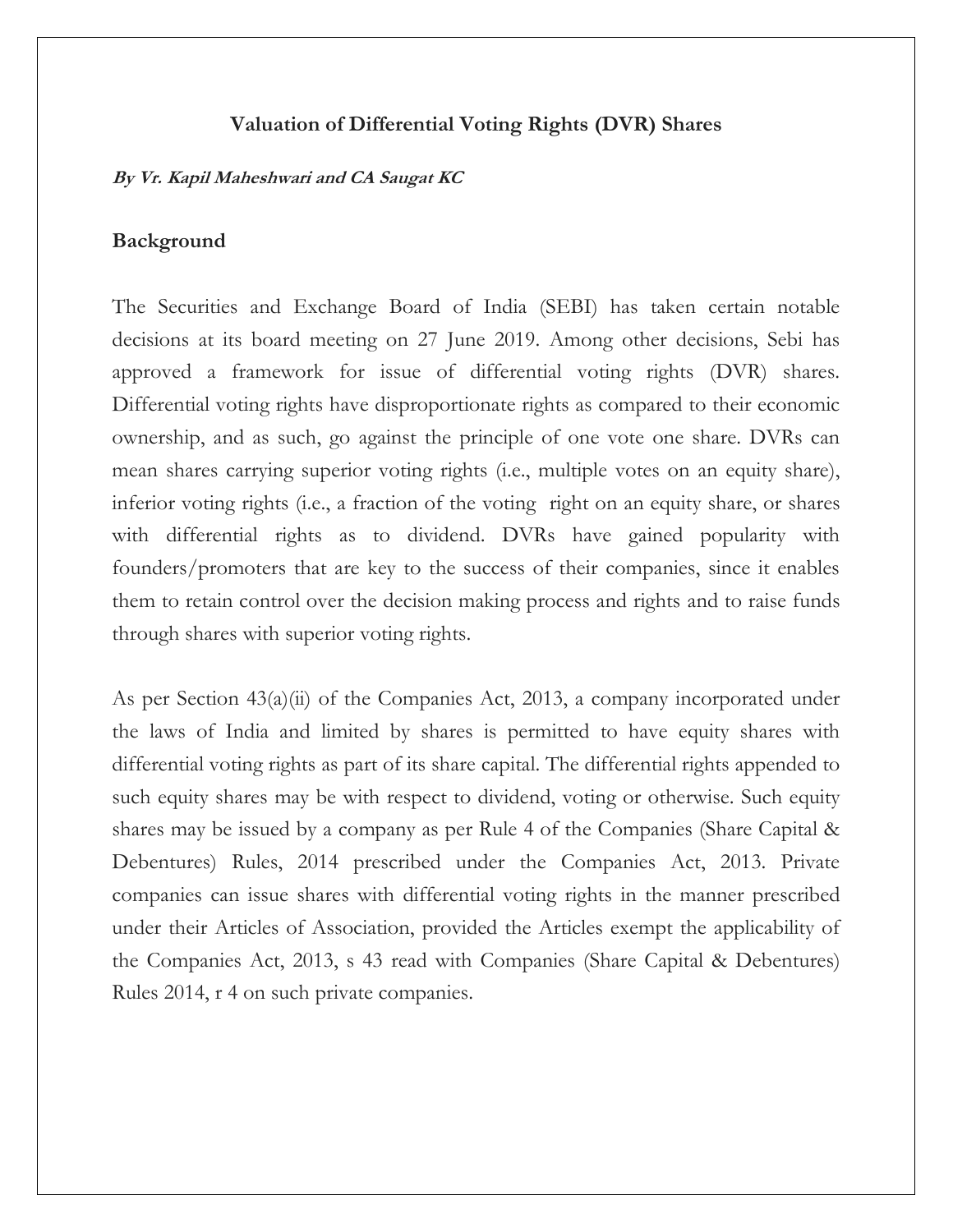### **Benefits of DVR Shares**

- A company may choose to issue shares with differential voting rights for obtaining investments without offering voting rights to the investor and thereby avoiding any attempts at a hostile takeover.
- Similarly, an investor intending to invest into a public listed company, may avoid the implications of the SEBI (Substantial Acquisition of Shares and Takeover) Regulations, 2011 (Takeover Code) on acquiring a substantial portion of the voting rights in a company. The Takeover Code requires an acquirer to make an open offer to the public in the event that the acquirer intends to acquire such number shares which amount to more than 25% of the total voting rights in the company.
- Retail investors limited to purchasing only inferior classes of common stock for a given company can still enjoy a proportionally equal claim to the company's profits.

However, an investor seeking to invest substantial amount of funds into a company would also want at least some control to ensure that the company utilises the supplied funds judiciously. Such control cannot be exercised by virtue of the diminished rights attached to the shares issued to the investor. Therefore, the transaction documents contemplating the issuance and subscription of the shares with differential rights must provide for ample affirmative rights to the investor and detail the manner of exercise of the affirmative rights.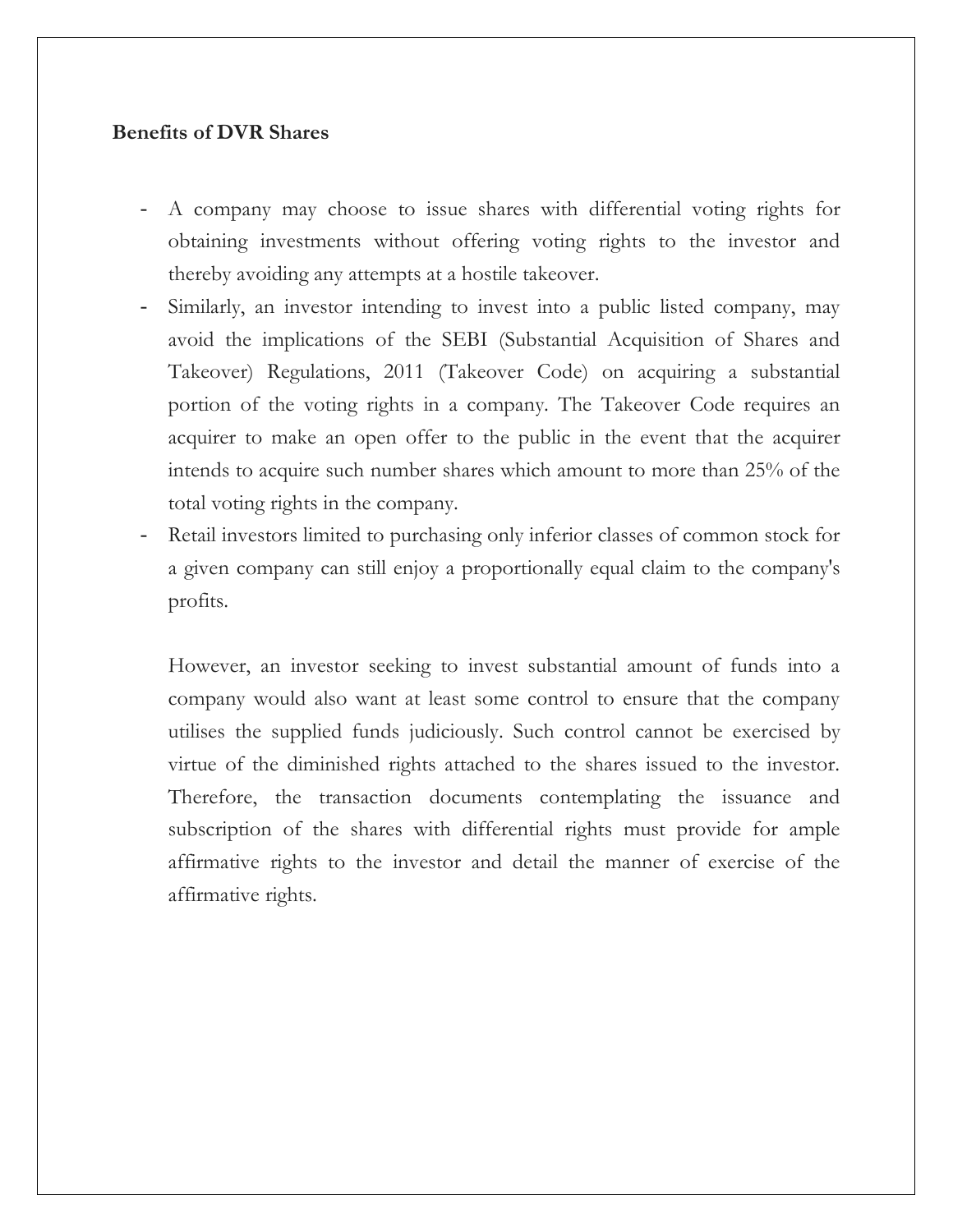# **Valuation Issues**

The valuation of shares with Differential Voting Rights shall not be equal to ordinary shares. However there are various factors which influence the difference in the valuation:

- In case of stable management company where there is concentration of voting power and absence of any takeover activity, the observed market prices of the share classes typically reflect the marginal valuation of investors who do not control the firms operations. In such cases, where there is little or no prospect of incremental profits for these investors, the variance between the DVR and ordinary shares shall be low.
- Changes in the value of control may be associated with significant investment and financing decisions. For example, a suboptimal investment or financing decision or a decision that conveys bad news about the firm's earnings prospects may increase the likelihood that the firm will be a takeover target. As a result, the value of control and the variance between the DVR and ordinary shares shall increase.
- An announcement of acquisition increases the value of control and the variance between the DVR and ordinary shares.
- A possible determinant of the relative pricing of the two share classes is the differences in liquidity or trading activity between the classes. Sometimes it is difficult to find as much supply of a particular class of share, due to lower public float, which leads to increase in the market price of that class of share.

Provided the large stakeholders who own the disproportionate voting shares are successful in running the company, DVR should be of little concern to investors, especially the typical retail investor who has a very tiny stake in the company anyway. Normally, the existence of dual-class shares would only be a problem if an investor believed the disproportionate voting rights were allowing inferior management to remain in place in spite of the best interests of [shareholders.](https://www.investopedia.com/terms/s/shareholder.asp)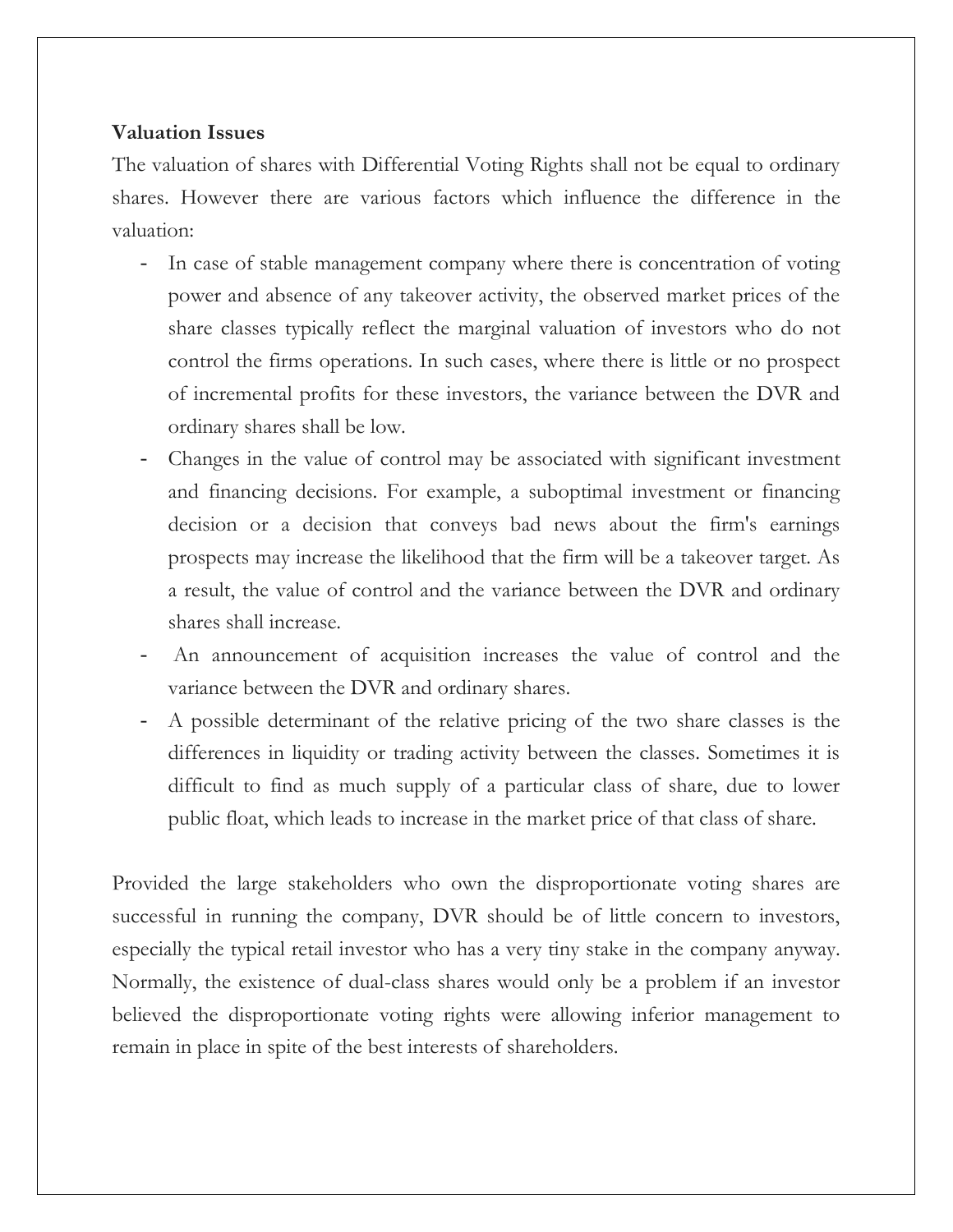## **Examples of Multiple Share Class**

There are various domestic and international examples of companies having DVR shares. For Google and its parent entity, **Alphabet, Inc.** there's three classes of shares - Class C shares (GOOG) have no voting rights, while Class A shares (GOOGL) have one vote each. These classes were instituted after a stock split resulting from the formation of Alphabet as the parent company. There are also Class B shares of Google stock, but these do not trade on the stock market Instead, the Class B shares are owned by Google insiders and early investors and each get 10 votes, making them super-voting shares.

Listed Scripts with differential voting rights in India

| Script                                    | <b>Differential Voting</b><br>Rights              | <b>Differential Dividends</b>                                                   |
|-------------------------------------------|---------------------------------------------------|---------------------------------------------------------------------------------|
| <b>Tata Motors Limited</b>                | One Vote for every 10<br><b>DVR</b> Equity Shares | $5\%$ higher than the rate of<br>dividend declared on ordinary<br><b>Shares</b> |
| Jain Irrigation<br><b>Systems Limited</b> | One Vote for every 10<br><b>DVR Equity Shares</b> | Same as Ordinary shares                                                         |
| <b>Future Enterprises</b><br>Limited      | Three Votes for every<br>four DVR Equity Shares   | $2\%$ higher than the rate of<br>dividend declared on ordinary<br>Shares2       |

Historically, the discount between the ordinary shares and DVR shares of public limited companies in India has been between 35-45%. However, as shown herein below, this discount has narrowed considerably for Future Enterprises Limited in recent times.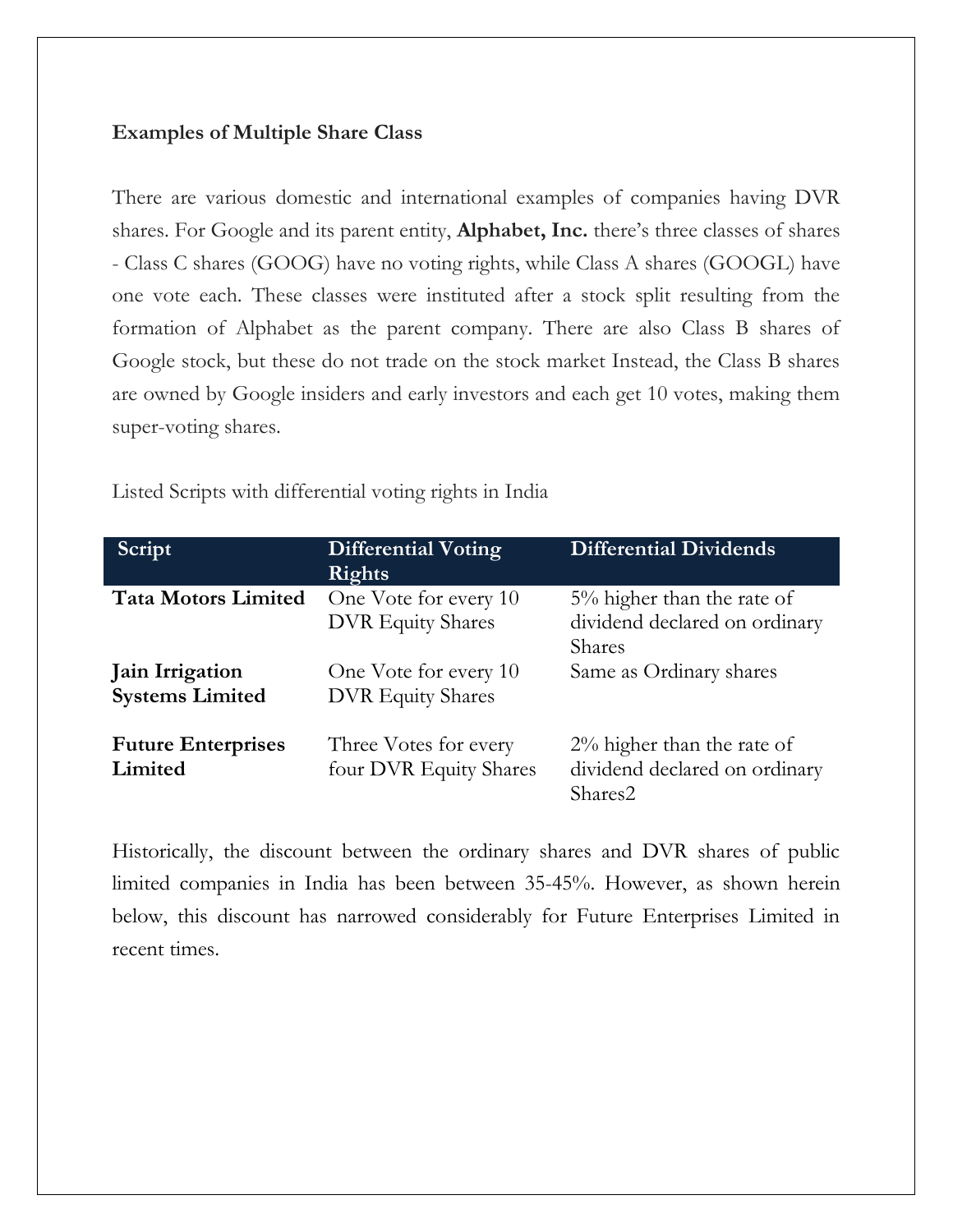| <b>Name</b>                                                             | Mark<br>et<br>Price<br>as on<br>31.3.2<br>019 | 52 <sub>2</sub><br>we<br>ek<br>hig<br>$\mathbf{h}$ | 52<br>we<br>ek<br>low | <b>Differen</b><br>tial<br>Voting<br><b>Rights</b>                    | Differen<br>tial<br>Dividen<br>ds                                                           | <b>Differe</b><br>$\overline{n}$ ce in<br>MP as<br>on<br>31.3.201<br>9 | <b>Differe</b><br>nce in<br>52<br>week<br>high | <b>Differe</b><br>nce in<br>52<br>week<br>Low |
|-------------------------------------------------------------------------|-----------------------------------------------|----------------------------------------------------|-----------------------|-----------------------------------------------------------------------|---------------------------------------------------------------------------------------------|------------------------------------------------------------------------|------------------------------------------------|-----------------------------------------------|
| Tata<br><b>Motors</b><br><b>DVR</b>                                     | 85.55                                         | 159.<br>$\overline{4}$                             | 72.0<br>5             | One<br>Vote for<br>every 10<br><b>DVR</b><br>Equity<br>Shares         | $5\%$<br>higher<br>than the<br>rate of<br>dividend<br>declared<br>on<br>ordinary<br>Shares  | $-51\%$                                                                | $-43%$                                         | $-49%$                                        |
| Tata<br><b>Motors</b>                                                   | 174.25                                        | 282                                                | 141.<br>9             |                                                                       |                                                                                             |                                                                        |                                                |                                               |
| <b>Futures</b><br>Enterpri<br>ses Ltd<br><b>DVR</b>                     | 37.14                                         | 49                                                 | 28.8                  | Three<br>Votes<br>for every<br>four<br><b>DVR</b><br>Equity<br>Shares | $2\%$<br>higher<br>than the<br>rate of<br>dividend<br>declared<br>on<br>ordinary<br>Shares2 | $-2\%$                                                                 | $-4\%$                                         | $-3\%$                                        |
| <b>Futures</b><br>Enterpri<br>ses Ltd                                   | 38                                            | 50.9<br>5                                          | 29.7<br>5             |                                                                       |                                                                                             |                                                                        |                                                |                                               |
| Jain<br>Irrigatio<br>$\mathbf n$<br><b>Systems</b><br>Ltd<br><b>DVR</b> | 40.14                                         | 59.3                                               | 17.5<br>5             | One<br>Vote for<br>every 10<br><b>DVR</b><br>Equity<br>Shares         | Same as<br>Ordinary<br>shares                                                               | $-32%$                                                                 | $-33%$                                         | $8\%$                                         |
| Jain<br>Irrigatio<br>$\mathbf n$<br><b>Systems</b><br>Ltd               | 58.9                                          | 89                                                 | 16.3                  |                                                                       |                                                                                             |                                                                        |                                                |                                               |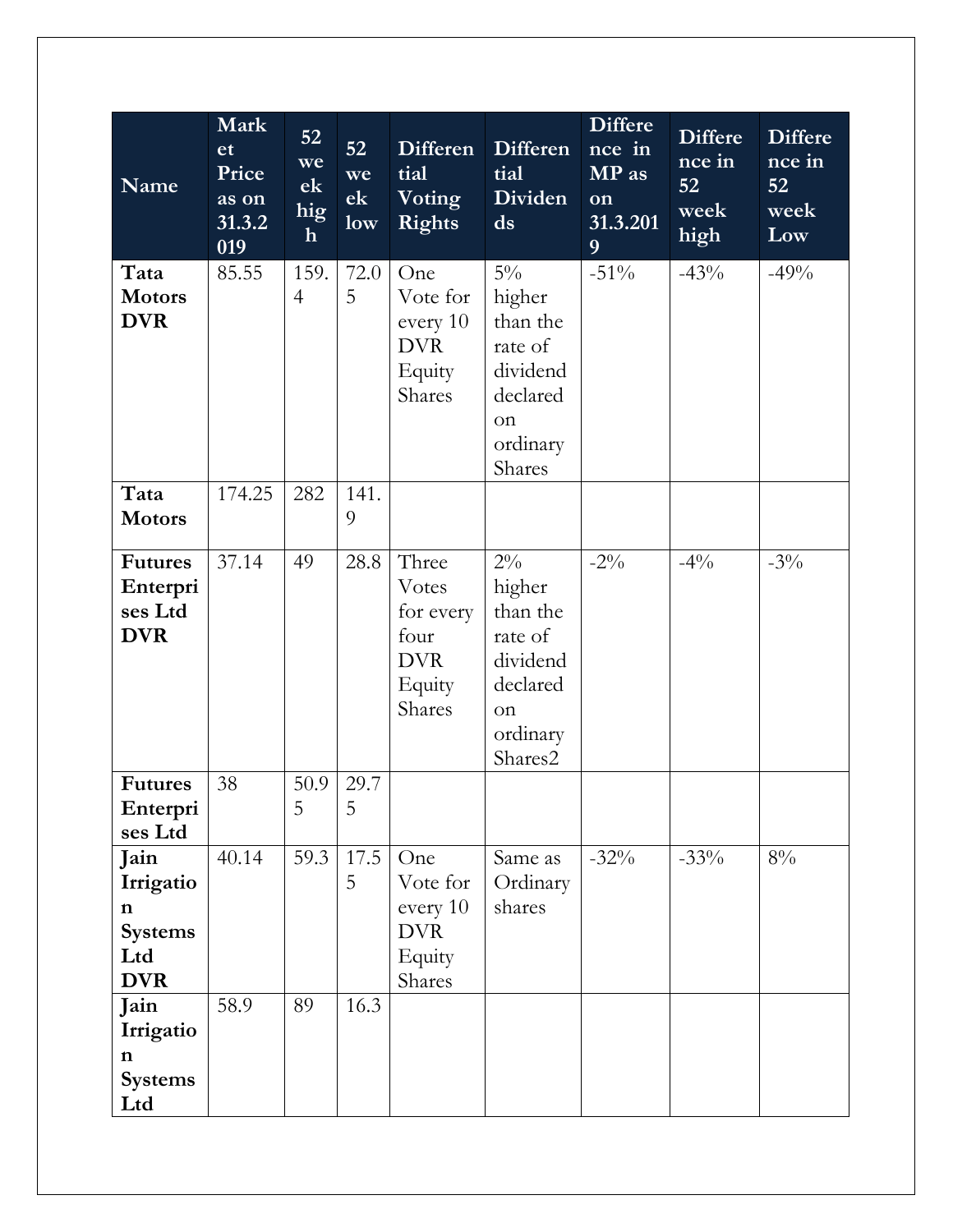# **Correlation on Share Price movement between DVR and Normal Share**

We analyzed the share price movement of Tata Motors DVR ,Tata Motors Futures Enterprises Ltd, DVR Futures Enterprises Ltd, Jain Irrigation Systems Ltd DVR and Jain Irrigation Systems Ltd for last 4 years ending 1<sup>st</sup> July 2015 to 1<sup>st</sup> July 2019 .The graphical presentation of the same has been shown herein below.



## **Tata Motors vs Tata Motors DVR**

**Future Enterprises Ltd Vs Futures Enterprises Ltd DVR**

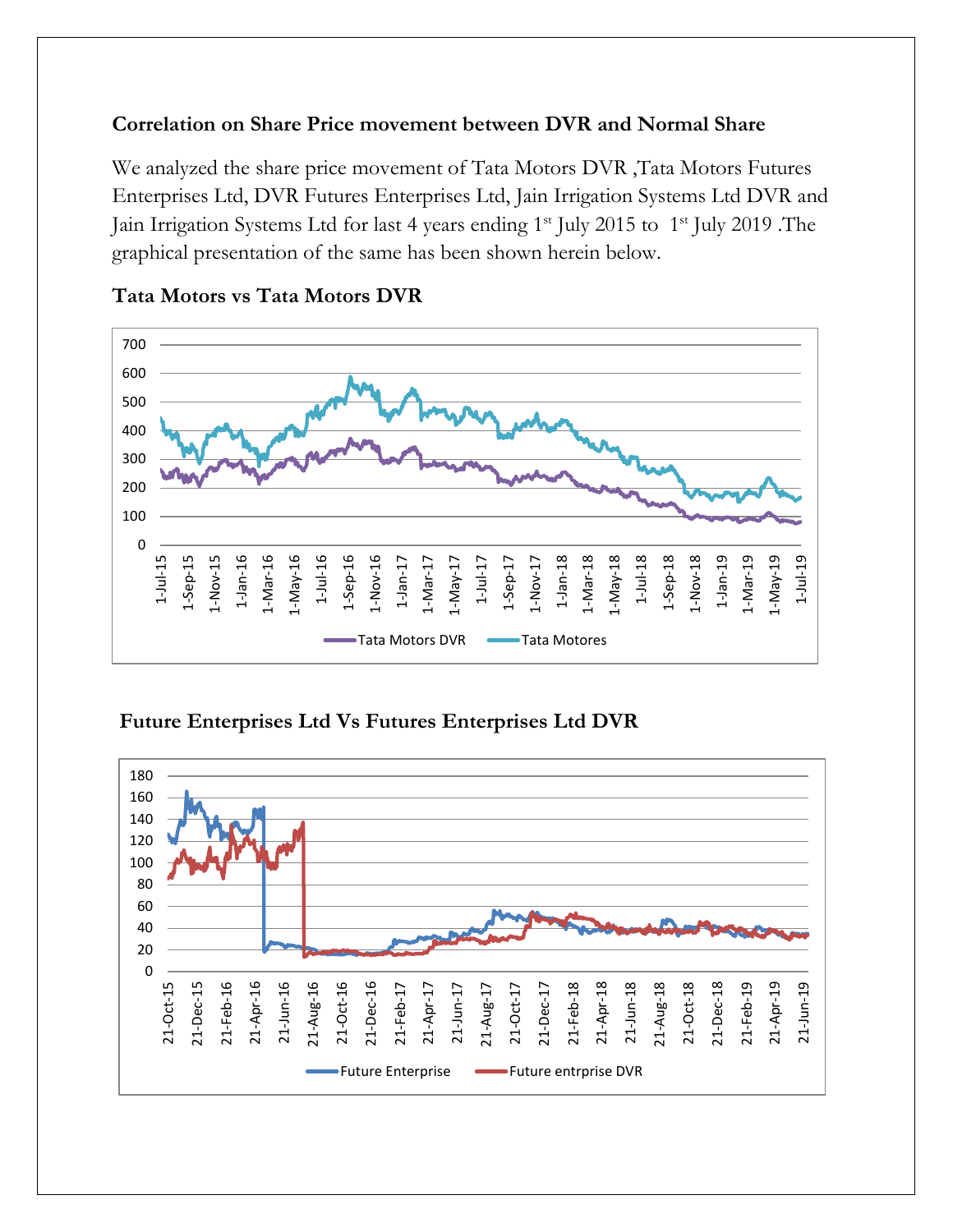

# **Jain Irrigation Systems Ltd vs Jain Irrigation Systems Ltd DVR**

#### **Summary sheet**

| S.N | <b>Company Name</b>           | <b>Correlation on Share</b><br><b>Price movement</b><br>betweeen DVR and<br><b>Normal Share</b> | Average | Median    |
|-----|-------------------------------|-------------------------------------------------------------------------------------------------|---------|-----------|
|     | Tata Motors                   | $96.35\%$                                                                                       |         |           |
|     | <b>Future Enterprises Ltd</b> | 70.32%                                                                                          | 88.23%  | $96.35\%$ |
|     | Jain Irrigation System        | 98.01%                                                                                          |         |           |

# **Observation**

The movement in the two shares, i.e. ordinary share and DVR share, should mirror each other. In India, on an average the Correlation on Share Price movement betweeen DVR and Normal Share is around ~88% which explain a perfect positive correlation between the share price movement between these two class of shares